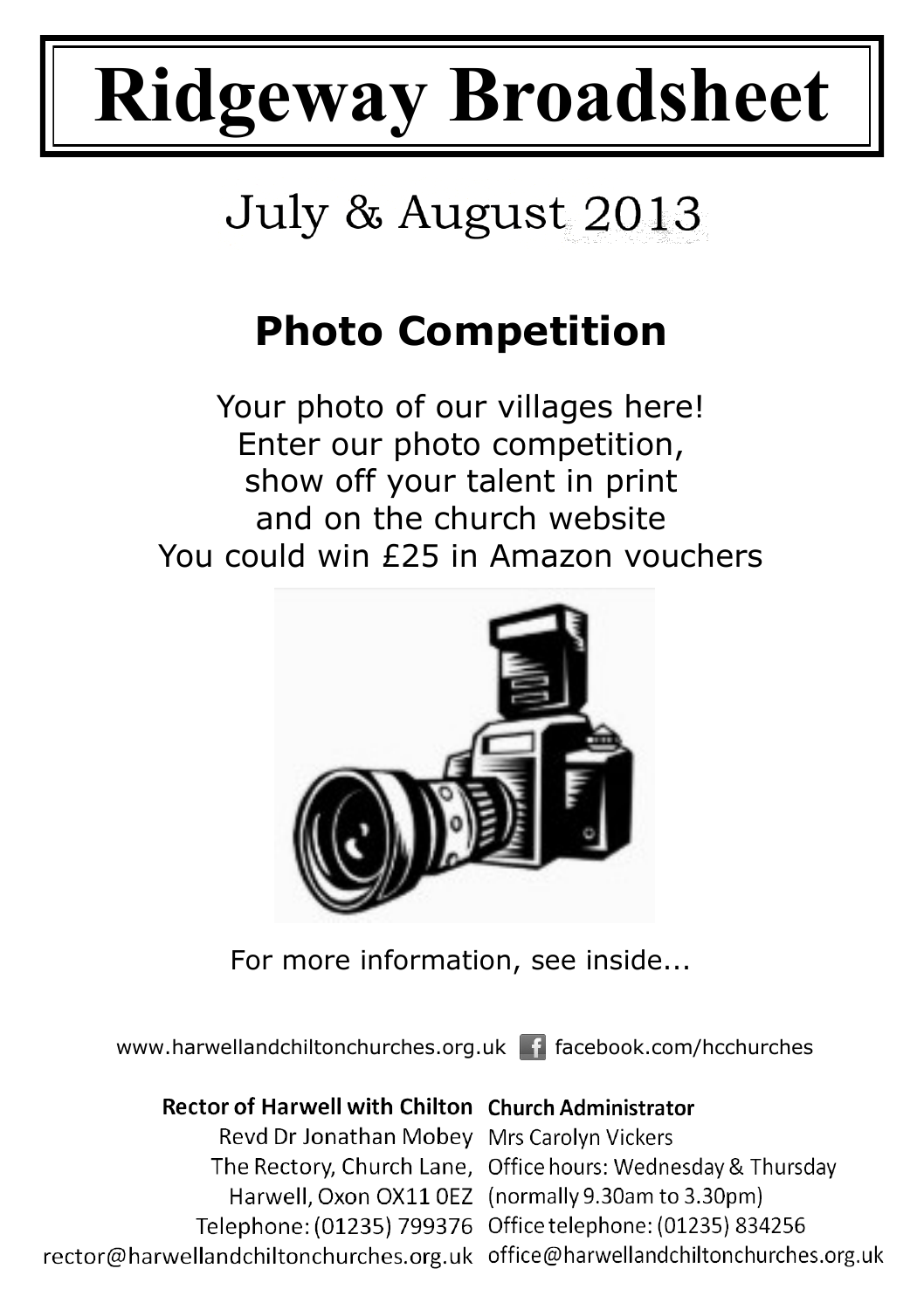You can visit our website to find out about our various activities and groups, catch up on news, listen to sermons, access the members-only address book, find useful documents, and lots more: hcchurches.org or harwellandchiltonchurches.org.uk. If you would like to keep up to date with news from our churches, why not 'like' our new Facebook page? facebook.com/hcchurches If you're having any difficulty in using the website, there are people in both villages who are happy to help either at the end of a phone or by popping round to your house: In Chilton, call Ian Thompson (832385) or Lin Kerr (833119) and in Harwell, call Mel Gibson (832206) or Liz Roberts (834295).

#### **T H A N K Y O U S**

Thank you to Lily Oldland who is stepping down from sorting the Ridgeway Broadsheet for the deliverers every month. She has for over ten years been a very loyal and faithful worker. Her hard work has been much appreciated and she will be dearly missed. Betty McNiven has kindly offered to take on the task.

Thank you to all those who volunteered at the Feast BBQ on Bank Holiday Monday – 45 people in all. You did a terrific job, and it is much appreciated. Special thanks to Mike Pepper who did all the setting up on the day, and the sorting out of all the equipment in advance as well. Apparently, the surplus on the Pig roast & BBQ takings (i.e. after costs deducted) was c.£1,800 this year, which, as always, went to the Feast.

#### **P H O T O C O M P E T I T I O N**

We do hope you will enter our photo competition, open to villagers or visitors to Harwell and Chilton and open from now until Wednesday 4 September. You don't have to have the best kit in the world – a beautiful composition on a mobile phone will do just as well. Hard or electronic copies are welcome, and we hope you'll be inspired to be creative within the following categories:

- Neighbours
- All creatures great and small
- Life cycle
- Living waters
- Thanksgiving

Prize for under-16 and for 16 and over. Competition to be judged by a local professional photographer.

There are a few terms and conditions, for example around ensuring you have the consent of any people you photograph (because we'd like to use your photos for our website and publications). You can access these on the church website or via Liz Roberts lizroberts.wordpower@btinternet.com or 834295. Otherwise, happy snapping!

#### **C R E A M T E A S A T A L L S A I N T S '**

Make a note in your diary for the next date for cream teas in All Saint's Church, Chilton. We will be serving cream teas between 2.30pm and 5.00pm on Bank Holiday Sunday August 25th 2013. All profits will be donated to the church path fund, to make access to the church and grounds easier for all.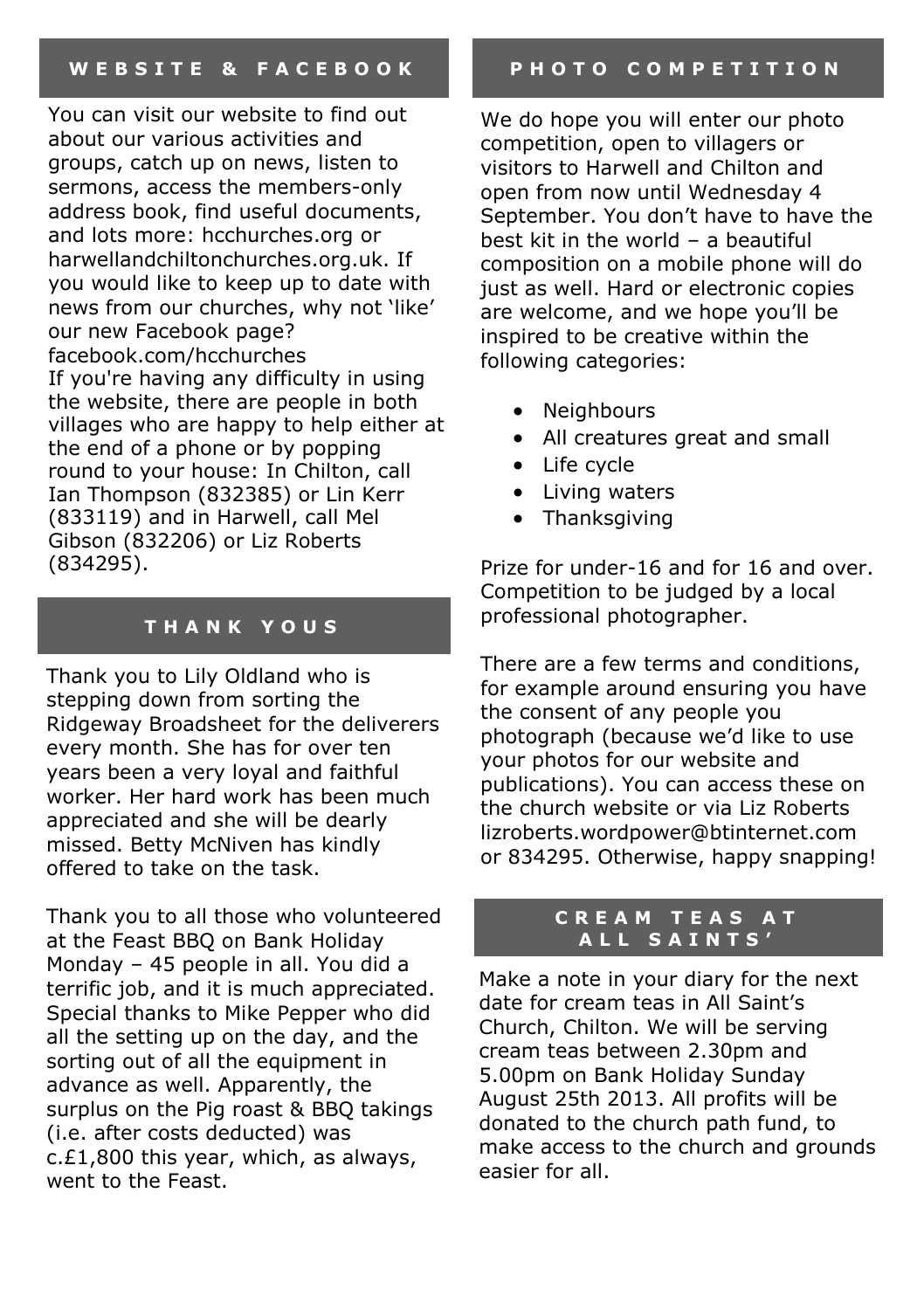At the time of writing, summer holidays are drawing close and many people will be planning to get away for rest and relaxation and perhaps to explore new places. But I suspect that not many people will be planning a trip to North Korea. Often referred to as a 'rogue state', North Korea has technically been at war with South Korea since the 1950s, but tensions have been rising since it tested a missile late last year. It is the world's most militarised country but it is also a world-leader on another scale: the 'Open Doors' World Watch List. North Korea is the most difficult place on earth to be a Christian.

North Korea is vehemently opposed to religion of any kind, requiring instead that its people worship founder Kim Il-Sung. It's true that the whole population of North Korea is suffering, but Christians are definitely singled out. Despite performing many outward duties, they do not worship Kim Il-Sung – they worship Jesus Christ. Their mind is not filled with North Korea's ideology of self-reliance. They care for the sick, the orphans and the hungry when no one else does. These criminal acts of 'loving your neighbour' – of 'not fitting in' – make them political enemies. And so Christians are classified as hostile and face arrest, detention, torture, even public execution. Even the possession of a



Bible is reason enough to be killed or locked up with your family for the remainder of your life. Tens of thousands live and (ultimately) die in concentration camps. But despite severe oppression, there is a growing underground church movement of an estimated 400,000 Christians.

The North Korean treatment of Christians is not historically unusual. The Christian church was born in the fires of persecution, and a whole series of Roman emperors – Nero, Domitian, Marcus Aurelius, Decius and Diocletian – tried hard to destroy the Christian faith. And the Christian church has continued to be persecuted ever since. Over 300,000 Christians every year are killed for their faith. For a Christian, the worldwide statistical chance of becoming a martyr in your lifetime is approximately one in 200. But still the church grows. The church may be in decline in parts of the West, but Christianity is growing fast elsewhere, with the greatest growth most often happening in places where persecution is the strongest.

But why would anyone take the risk? People throughout history and across the world come to faith in Jesus Christ because the heavenly reward far outweighs the earthly suffering. Like those hundreds of thousands of North Korean Christians, they entrust everything to God, because they are convinced that his love is stronger than anything else.

The Apostle Paul, no stranger to persecution himself, expressed it as follows: "I am convinced that neither death nor life, neither angels nor demons, neither the present nor the future, nor any powers, neither height nor depth, nor anything else in all creation, will be able to separate us from the love of God that is in Christ Jesus our Lord" (Romans 8:38-39). Revd Dr Jonathan Mobey

ratto

Rector of Harwell with Chilton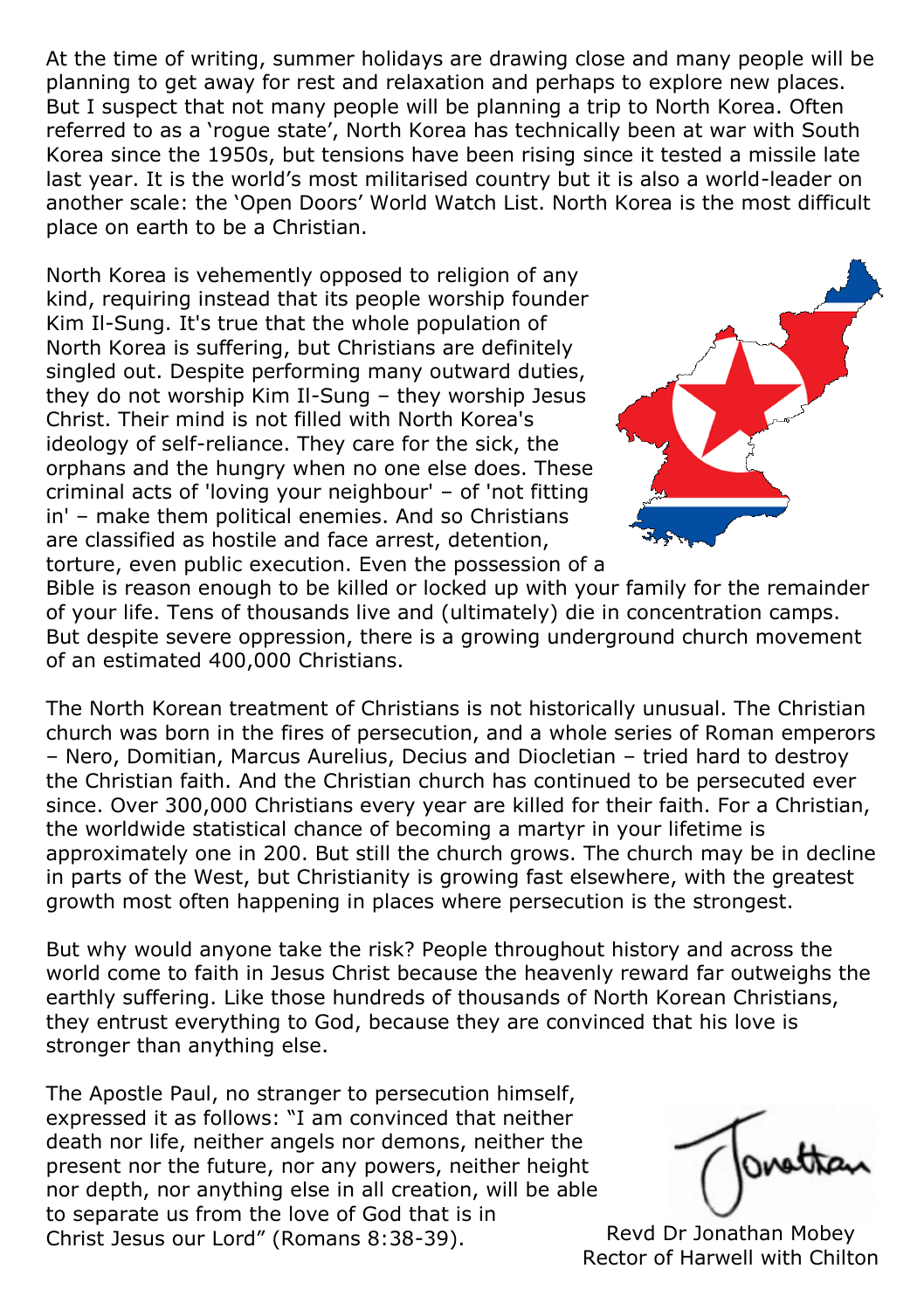## **July 2013**

Monday 1st July

9:30am Fledgelings in St Matthew's Church Hall

Tuesday 2nd July

2:30pm Chilton Evergreens at Chilton Village Hall—Entertainment and Tea by Wives' Group

7:45pm St Matthew's and All Saints' PCC meetings, All Saints' Chilton Wednesday 3rd July

8:30pm Night Prayer at All Saints' Church, Chilton

Sunday 7th July

| 8:00am             | Holy Communion (BCP)* at St Matthew's Church, Harwell |
|--------------------|-------------------------------------------------------|
| $9:30$ am          | All Age Worship at All Saints' Church, Chilton        |
| $11:00$ am         | All Age Worship at St Matthew's Church, Harwell       |
| 4:30 <sub>pm</sub> | "Connect" at Chilton School                           |
| 6:15 <sub>pm</sub> | Evening Prayer at St Matthew's Church, Harwell        |

Monday 8th July

9:30am Fledgelings in St Matthew's Church Hall

Tuesday 9th July

7:45pm Chilton Wives at All Saints' Church—BBQ

Sunday 14th July

| 8:00am |  |  |  | Holy Communion (BCP)* at All Saints' Church |
|--------|--|--|--|---------------------------------------------|
|        |  |  |  |                                             |

9:30am Morning Worship at All Saints' Church, Chilton

- 11:00am Morning Worship at St Matthew's Church, Harwell
- 4:30pm "Connect" at Chilton School

4:30pm 'Hands Free' Worship at St Matthew's Church, Harwell

Monday 15th July

| 9:30am | Fledgelings in St Matthew's Church Hall |
|--------|-----------------------------------------|
|--------|-----------------------------------------|

Tuesday 16th July

7:30pm Harwell Ladies' Group at St Matthew's Church Hall—Talk by Hazel King—Polio Immunisation in India

Tuesday 18th July

| $10:00$ am         | Holy Communion (BCP)* at Cherry Tree Court, Harwell |
|--------------------|-----------------------------------------------------|
| 2:30 <sub>pm</sub> | Harwell Evergreens outing to Bournemouth            |

| Sunday 21st July   |                                                       |  |
|--------------------|-------------------------------------------------------|--|
| 8:00am             | Holy Communion (BCP)* at St Matthew's Church, Harwell |  |
| $9:30$ am          | Holy Communion at All Saints' Church, Chilton         |  |
| $11:00$ am         | Holy Communion at St Matthew's Church, Harwell        |  |
| 6:15 <sub>pm</sub> | Evening Prayer (BCP)* at St Matthew's Church, Harwell |  |
|                    |                                                       |  |

Sunday 28th July

| 8:00am             | Holy Communion (BCP)* at All Saints' Church, Chilton |
|--------------------|------------------------------------------------------|
| $9:30$ am          | Morning Worship at All Saints' Church, Chilton       |
| $11:00$ am         | Morning Worship at St Matthew's Church, Harwell      |
| 6:15 <sub>pm</sub> | Holy Communion at St Matthew's Church, Harwell       |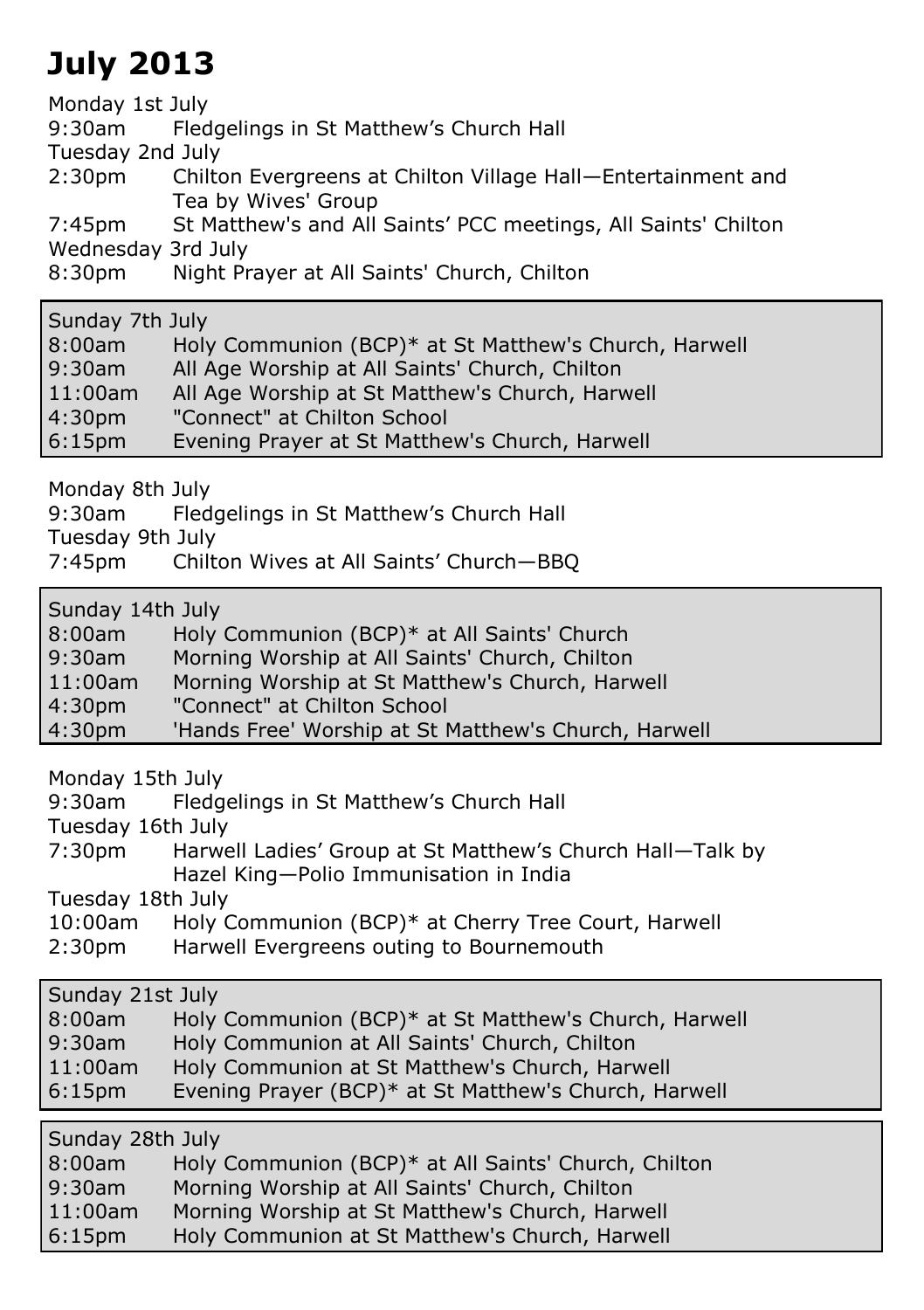### **August 2013**

Sunday 4th August 8:00am Holy Communion (BCP)\* at St Matthew's Church, Harwell 9:30am All Age Worship at All Saints' Church, Chilton 11:00am All Age Worship at St Matthew's Church, Harwell 6:15pm Evening Prayer at St Matthew's Church, Harwell

Wednesday 7th August

8:30pm Night Prayer at All Saints' Church, Chilton

Saturday 10th August

10am-noon Harwell Evergreens Coffee Morning at 'Dromore', Townsend, Harwell

Sunday 11th August

| 8:00am | Holy Communion (BCP)* at All Saints' Church, Chilton  |
|--------|-------------------------------------------------------|
| 0.202m | Morning Warshin (BCD)* at All Caints' Church, Chilton |

0am Morning Worship (BCP)\* at All Saints' Church, Chilton 11:00am Morning Worship at St Matthew's Church, Harwell

4:30pm 'Hands Free' Worship at St Matthew's Church, Harwell

Sunday 18th August

| 8:00am                      | Holy Communion (BCP)* at St Matthew's Church, Harwell |
|-----------------------------|-------------------------------------------------------|
| 9:30am                      | Holy Communion at All Saints' Church, Chilton         |
| 11:00am                     | Holy Communion at St Matthew's Church, Harwell        |
| $\sim$ $\sim$ $\sim$ $\sim$ |                                                       |

6:15pm Evening Prayer (BCP)\* at St Matthew's Church, Harwell

Monday 19th - Friday 23rd August

9:00am-3:00pm Holiday Club at Harwell School

Tuesday 20th August

10:00am Holy Communion (BCP)\* at Cherry Tree Court, Harwell

Sunday 25th August

8:00am Holy Communion (BCP)\* at All Saints' Church, Chilton Morning Worship at All Saints' Church, Chilton 11:00am Morning Worship at St Matthew's Church, Harwell 2:30pm—5pm Cream Teas at All Saints' Church 6:15pm Holy Communion at St Matthew's Church, Harwell

\* Book of Common Prayer

Every Saturday 8:30am Prayer meeting at both Churches

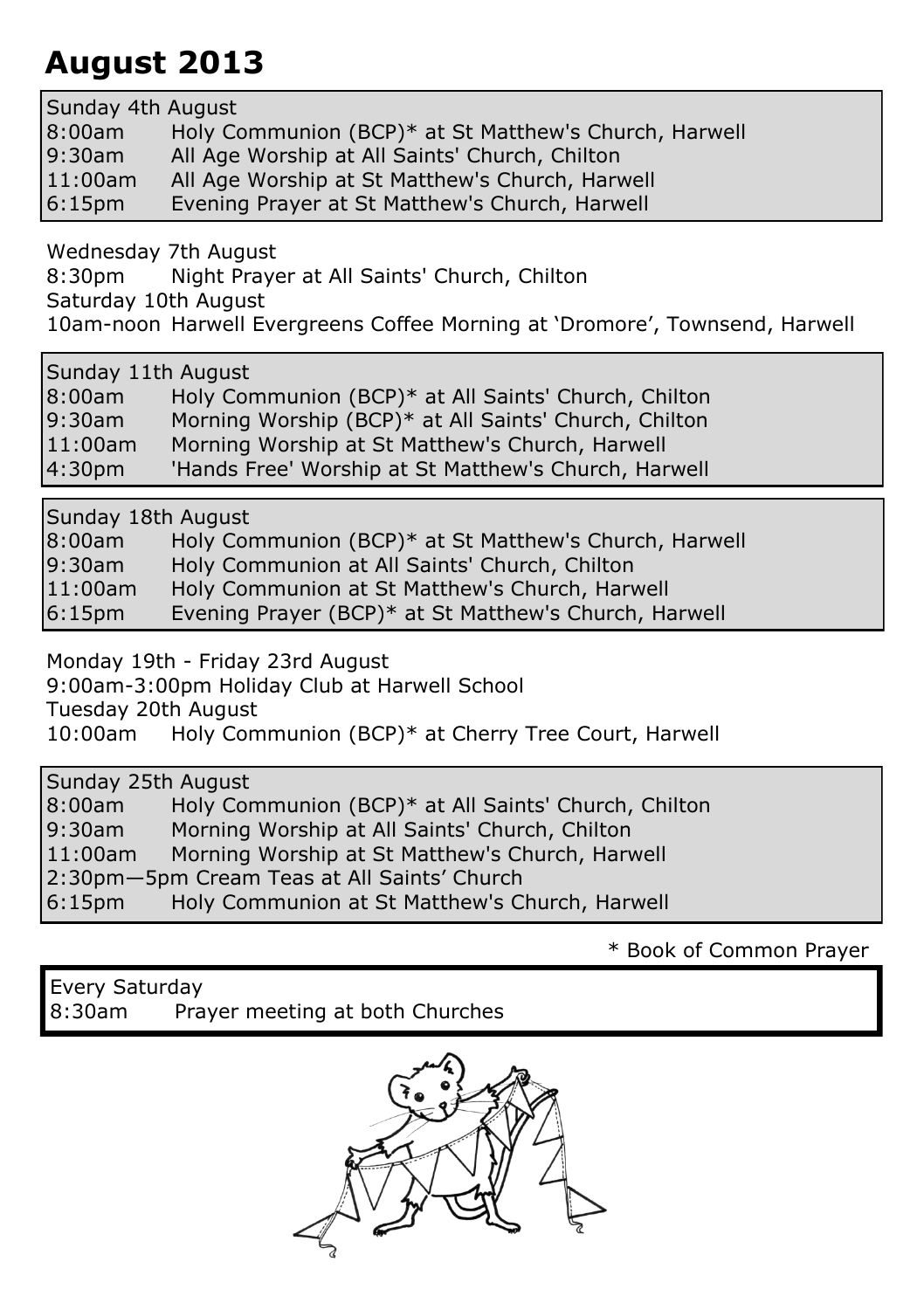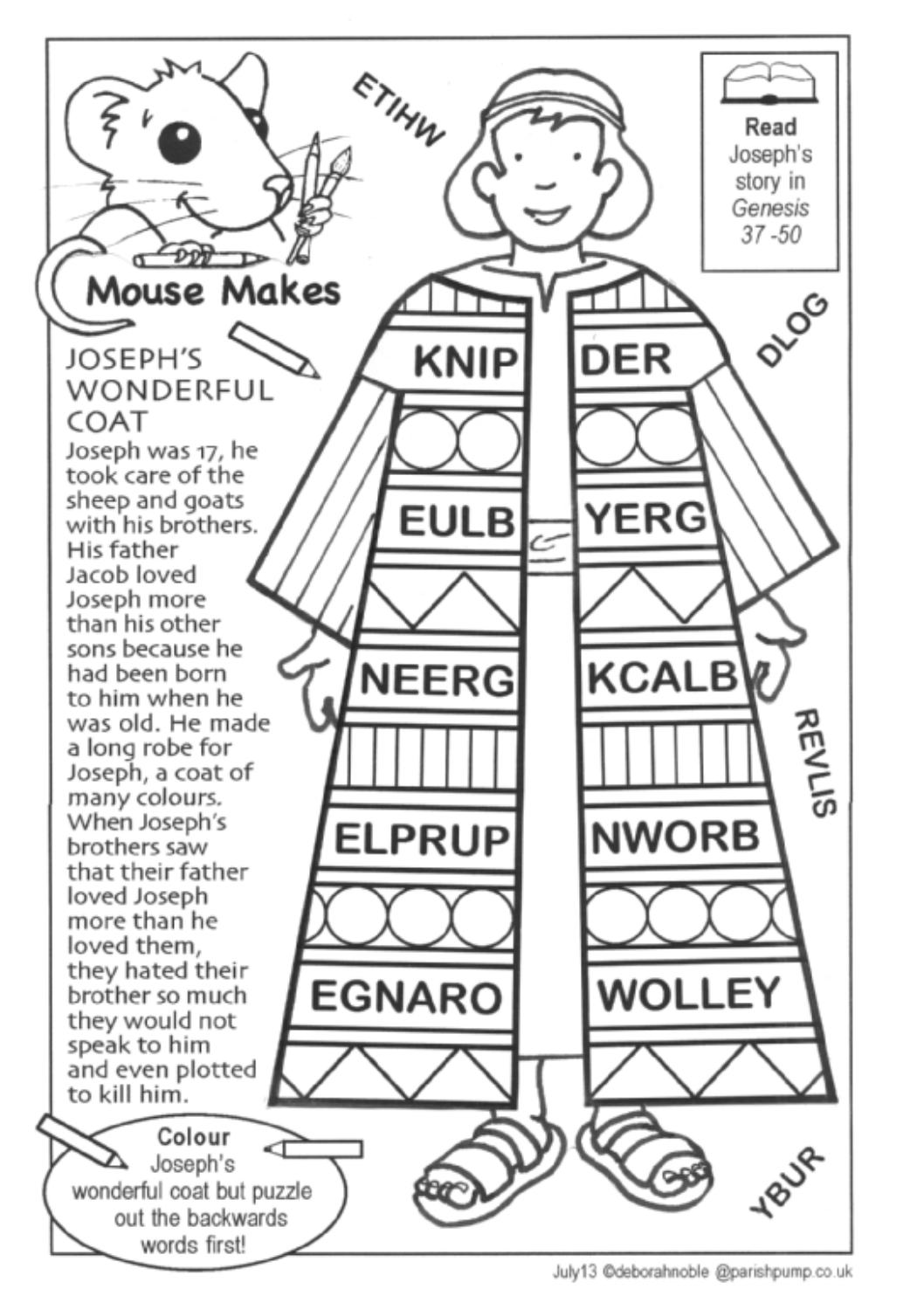#### **F R O M T H E P A R I S H R E G I S T E R S**

**Baptisms**

*"Welcome into the Lord's family"*

Lewis George Fisher

#### **Confirmations**

"Christ, the way, the truth and the life"

Charlotte Clare Glover Rachel Ellen Thompson

#### **Marriages**

*"Those that God has joined together"*

Nicholas Hammond & Tracy Hamblin Benjamin Cork & Helen Poffley Oliver Holloway & Claire Sherring

#### **Funerals**

*"He who believes in Me will live"*

Jack Skaiffe (88) Pamela June Thomas (84) Arthur Goodwin (84) Peter Leslie Williams (81)

#### **B O O K R E V I E W**

'God Speaks - hearing, connecting, relating' by Rich Alldritt and Ash Carter, IVP, £8.99.

God speaks. By his Spirit. Through the Bible. About his Son. This is one of the most crucial things for any Christian to get to grips with. If we understand how God speaks, then we can truly know him. Everything else slots into place. We see Jesus clearly. We fall in love with him more deeply. We make sense of our world. But get this wrong and we lose it all. This book covers the whole sweep of the subject from start to finish. It puts all the parts of the jigsaw in their proper place. Yet, mixing our metaphors, it's also an appetizer, whetting your palate for more...

#### **P A U S E F O R T H O U G H T**

They that wait upon the Lord Shall find strength anew; They shall mount on wings as broad As great eagles do! They shall run, and not grow tired And, inspired Strength renew!

As by God's eternal Word The green earth was born So the same creating Lord Gave the stars their form He's the source of endless power – Hence a tower 'Gainst the storm!

Young men may grow weak and weary Youth may faint and fall; Even though the Christian, teary Has no strength at all Although he, of hope deploring God restores him When he calls!

They that wait upon the Lord Shall find strength anew; They shall mount on wings as broad As great eagles do! Seek your God, His strength sustains you Never fails you - Always true!

By Nigel Beeton

#### **D I D C O T F O O D B A N K**

The Emergency Foodbank always needs non-perishable goods. There is a list of items required on the noticeboard in both Church porches. Please take donations to St Matthew's Church office (in the Church and up the stairs) on Sundays, Wednesdays and Thursdays (normally). Thank you.